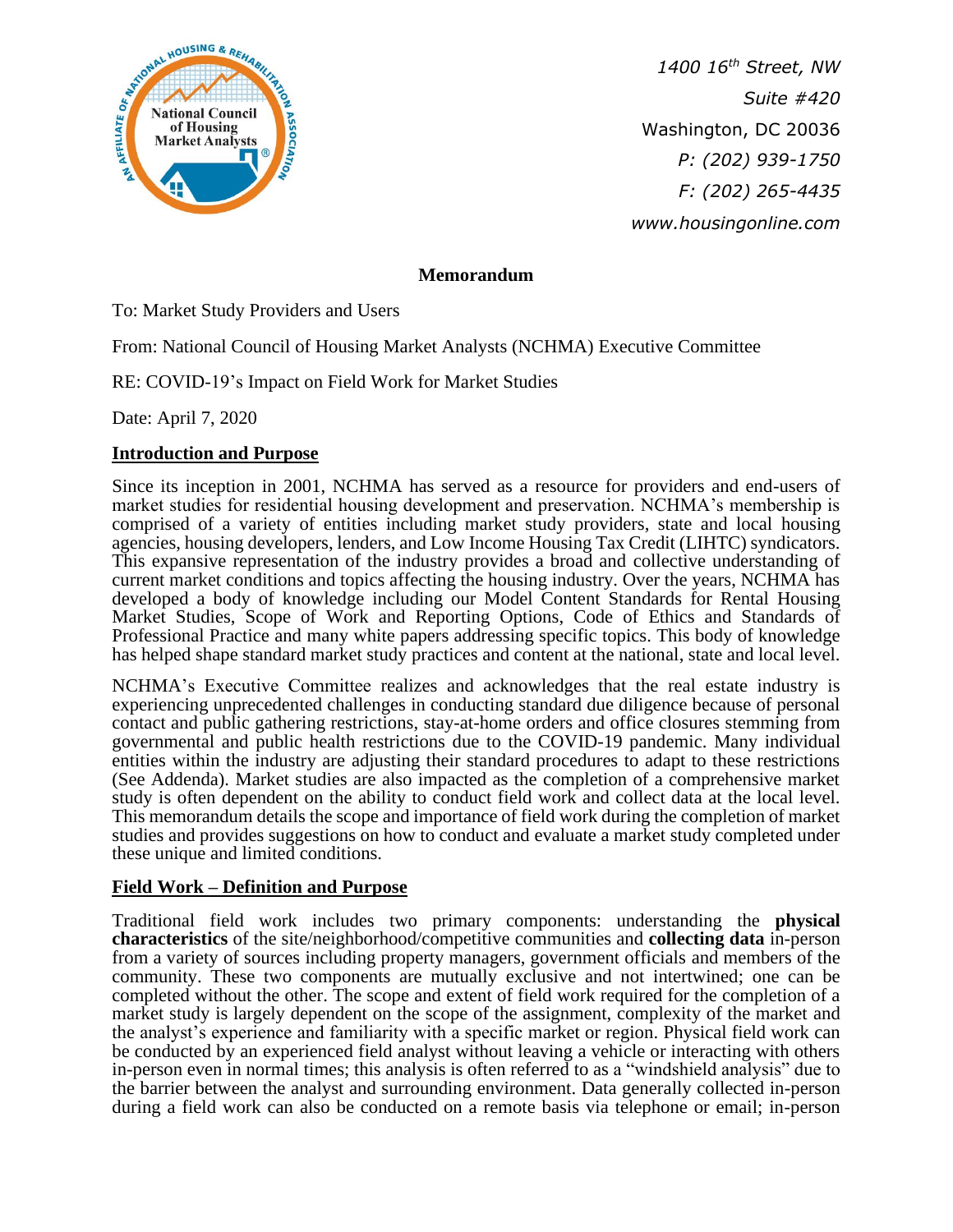interviews are preferred in ideal circumstances based on the local perspective garnered from such interaction, but are not mandatory. Unlike an appraisal that concludes to a specific value as of a specific date, a market study is less dependent on a recent site visit other than providing a local perspective and to verify and augment information obtained from other sources.

## **Field Work and its Relevance for Various Reports**

Numerous standard procedures exist for conducting field work for a residential market feasibility analysis including evaluating the site, surrounding land uses, neighborhood amenities and comparability of existing residential communities. However, the scope of the work conducted can vary based on the type of report:

- Acquisition and Rehabilitation Assignments: Field work for proposed rehabilitations includes a more extensive review and evaluation of an existing housing community often including an inspection of both the building exteriors and interiors. The importance of this inspection is increased if the use of the subject property is changing, such as a conversion from a deeply subsidized community to a LIHTC or market rate community without the continuation of deep rental subsidies. In this instance, the specifics of the unit interiors are more relevant as they often reveal functional obsolescence that will be a limiting factor in achievable LIHTC or market rate rents. The importance of interior inspections is lowered for an existing community that will continue to offer deep rental subsidies and/or will not have a significant rent increase post renovation.
- Market Rate versus Affordable: The required field work for a market study evaluating upscale and high-priced market rate communities is generally more extensive than for a market study addressing affordable housing, although this is dependent on the subject property's income target and price position. Market complexities including proximity to employment concentrations, local commuting patterns, surrounding amenities and local perceptions of a specific site are more relevant factors when evaluating market rate communities with rents near the top of the market compared to affordable communities including LIHTC with rents positioned below most market rate communities. The inherent advantage of affordable communities is a rent advantage compared to market rate options.
- Market Area Characteristics: The importance and scope of field work is higher for the completion of market studies conducted in dense and dynamic markets than static or rural markets. Field work including physical inspection and local interviews is used to determine and verify the market area boundaries. Characteristics of dense urban markets and/or rapidly expanding markets are often limiting factors in the market area definition with neighborhood characteristics often changing on a block-by-block basis. Conversely, the market area for a property in a smaller market is often clear and apparent without the completion of extensive interviews.
- Report Updates: The completion on an updated market study for which a site field visit has already been conducted is less dependent on a new physical site inspection. For these assignments, market analysts already have experience in the local market. Field work is often limited to confirmation that nothing has changed that would impact the conclusions of the market study; these changes are rare.
- Recently Studied Markets: Market analysts often work in the same market for multiple assignments and have a strong understanding of market area dynamics without conducting a site-specific inspection. In these instances, field work is generally only utilized to verify the physical characteristics of the subject site but is not necessary to understand market dynamics.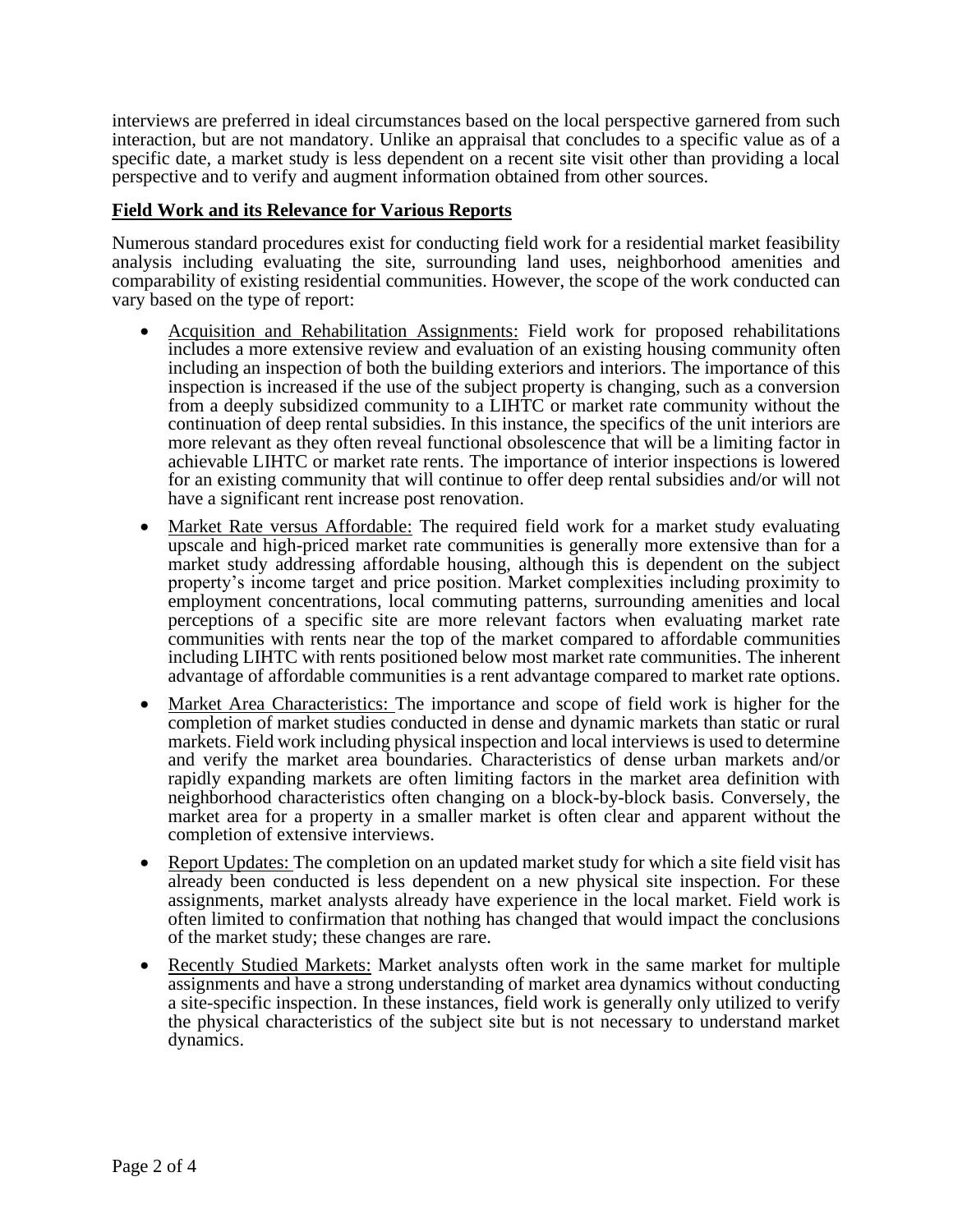#### **NCHMA Executive Committee Recommendations and Guidance**

- Market Study Timing: If necessary and/or appropriate, NCHMA's Executive Committee suggests delaying the completion of a market study if the limiting effects the COVID-19 pandemic would prevent the market analyst from conducting a thorough analysis or being able to certify the conclusions of the market study. This delay would not only allow for the completion of thorough field work in a safe and responsible manner, but would also provide additional perspective of the ramifications of the COVID-19 related economic slowdown.
- Follow National and Local Guidelines: NCHMA's Executive Committee *does not* advocate violating any shelter-in-place orders that are currently in effect and strongly urges our members and clients to be *fully* compliant with the principles of social distancing. As such, we urge our members to seek alternatives to traditional methods of field work and data collection whenever possible until the crisis has abated. We recommend that market analysts and market study users continue to follow relevant federal, state and local legal requirements and adjust their practices and protocols as appropriate.
- Scope of Work: NCHMA compliant market studies include a Scope of Work provision providing a detailed explanation of the methodologies and data used in the completion of the market study. This Scope of Work should prominently feature a detailed accounting of how the completion of the market study including field work and data collection were impacted by restrictions associated with the COVID-19 pandemic.
- Limit In-Person Contact: NCHMA's Executive Committee recommends limiting field work to a "windshield analysis" and eliminating in-person interviews and contact, including in jurisdictions that do not have a stay-at-home order in place. This includes the elimination of interior site inspections for existing communities, in-person interviews with local stakeholders and general interaction with the public.
- State Housing Finance Agency (HFA): Many State HFA's that had not completed their competitive nine percent application cycles before the outbreak of the COVID-19 pandemic have extended their application deadlines and thus market study requirements. NCHMA's Executive Committee endorses the delay of application deadlines when possible to allow for the safe completion of comprehensive market studies. Some states have recently adopted policies to forbid or restrict field work, which is their prerogative.

## **Final Recommendation Regarding Field Work for the Preparation of Market Studies during COVID-19**

NCHMA's Executive Committee acknowledges the challenges of completing real estate analysis including site inspections during the current environment with office closures and travel restrictions. **NCHMA's Executive Committee advises limiting field work as much as possible including the cessation of all in-person data collection including interviews and interior building inspections**. All field work completed should comply with all local, state and federal law; NCHMA strongly advises that all field work be restricted to a "windshield analysis" while social distancing and stay-at-place orders are in effect.

When possible and necessary, market analysts should employ alternative options for data collection including relying on recent data/photos, internet research and/or other third-party data providers, which may include site visits by proxy. Each market study should prominently feature a detailed Scope of Work for all market studies completed under this environment clearly detailing the methodologies employed as it relates to field work, data collection and other affected portions of the study.